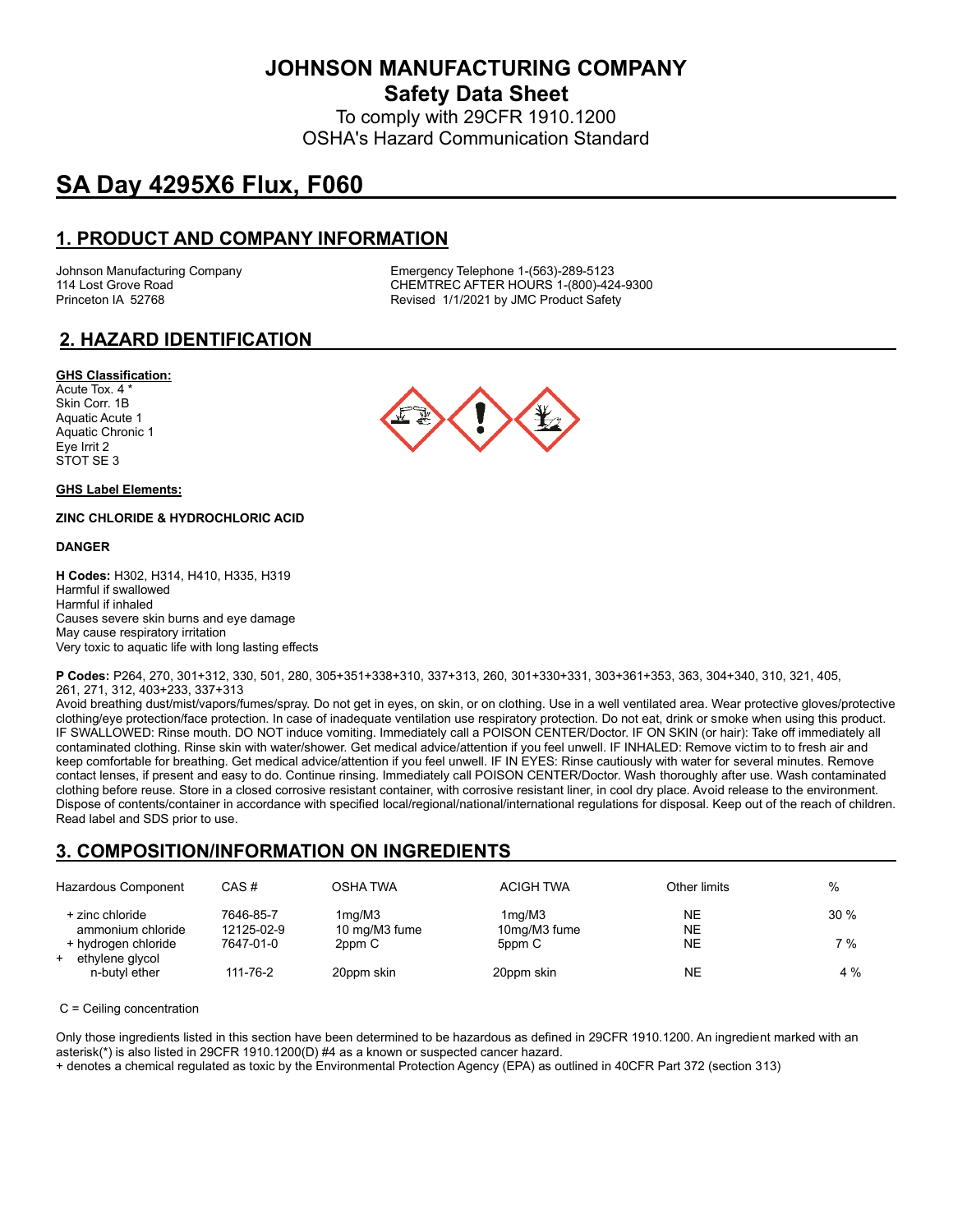# **4. FIRST AID MEASURES**

**Signs and symptoms of exposure**: Inhalation-Nose & throat irritation,headache, dizziness, difficulty breathing, coughing. Ingestion-nausea, vomiting, cramps. Skin-redness, burning, rash, dryness. Eye-redness, burning, tearing, blurred vision.

#### **Emergency first aid procedures**:

Skin: Flush with water immediately - Seek medical attention if required. Eyes: Flush with water for 15 minutes - Seek medical attention. Ingestion: Drink large amounts of water, DO NOT induce vomiting-seek medical attention. Never give anything by mouth to an unconscious person. Inhalation: Remove to fresh air. Support respiration if required. Seek medical attention if required.

### **5. FIREFIGHTING MEASURES**

**Extinguishing media**: dry chemical.

**Special fire fighting procedures**: use self sustaining respiratory suit. **Unusual Fire and Explosion Hazards**: May release hydrochloric acid, zinc chloride, chlorine, ammonia, zinc oxide, tin chloride.

### **6. ACCIDENTAL RELEASE MEASURES**

**Methods and materials**: Flush into chemical sewer or soak up with a suitable absorbent. Wear adequate protection as described in section 8. **Environmental Precautions:** Avoid release to the environment. Collect spillage.

### **7. HANDLING & STORAGE**

Wash thoroughly after use. Wash contaminated clothing before reuse. Store in a closed corrosive resistant container, with corrosive resistant liner, in cool dry place. Keep out of the reach of children. Read label and SDS prior to use.

# **8. EXPOSURE CONTROLS/PERSONAL PROTECTION**

**Occupational Exposure Limit Values:** See section 3. Respiratory Protection (type): Acid mask required for fumes above TWA. Ventilation: Local Exhaust preferred Special: NE Mechanical: OK Other: NE Protective Gloves: plastic or rubber Eye Protection: Goggles or face shield Other Protective Clothing or Equipment: as required to avoid contact. Work/Hygienic Practices: Wash after use. Follow good industrial hygienic practices.

# **9. PHYSICAL AND CHEMICAL PROPERTIES**

Boiling Point: 232 F Specific Gravity: 1.053 Vapor Pressure (mm Hg): 17.5 Vapor Density: 0.958 Evaporation Rate: <1 (butyl acetate=1) Solubility in water: 100% Flash Point: NA (TOC) Flammable Limits: lel: NE uel: NE Appearance and odor: Clear to white, acidic odor.

#### **10. STABILITY AND REACTIVITY**

**Stability** : STABLE Conditions to avoid : none

**Incompatibility (materials to avoid)**: strong bases & acids, oxidizers, sulfides, halogens. **Hazardous Decomposition or Byproducts (incomplete combustion)**: Hydrochloric acid, zinc oxide, chlorine, ammonia, zinc chloride, tin chloride. **Hazardous Polymerization**: WILL NOT OCCUR Conditions to avoid: none

# **11. TOXICOLOGICAL INFORMATION**

**Routes of entry: Inhalation: yes Skin: yes Ingestion: yes** 

**Health Hazards (acute and chronic):** May cause skin, eye and respiratory tract irritation or burns. Severe over inhalation can cause pulmonary edema, which may not manifest for several hours after exposure. Ingestion can result in irritation or burning of digestive tract. Gross inhalation or ingestion over exposure can result in death. LD50 (ZnCl2)(rat)= 350 mg/kg. Chronic exposure via inhalation and ingestion may result in liver, spleen and respiratory tract effects. May be mutagenic in lab animals. May cause sensitization. Health studies have shown that potential health risks may vary by individual.